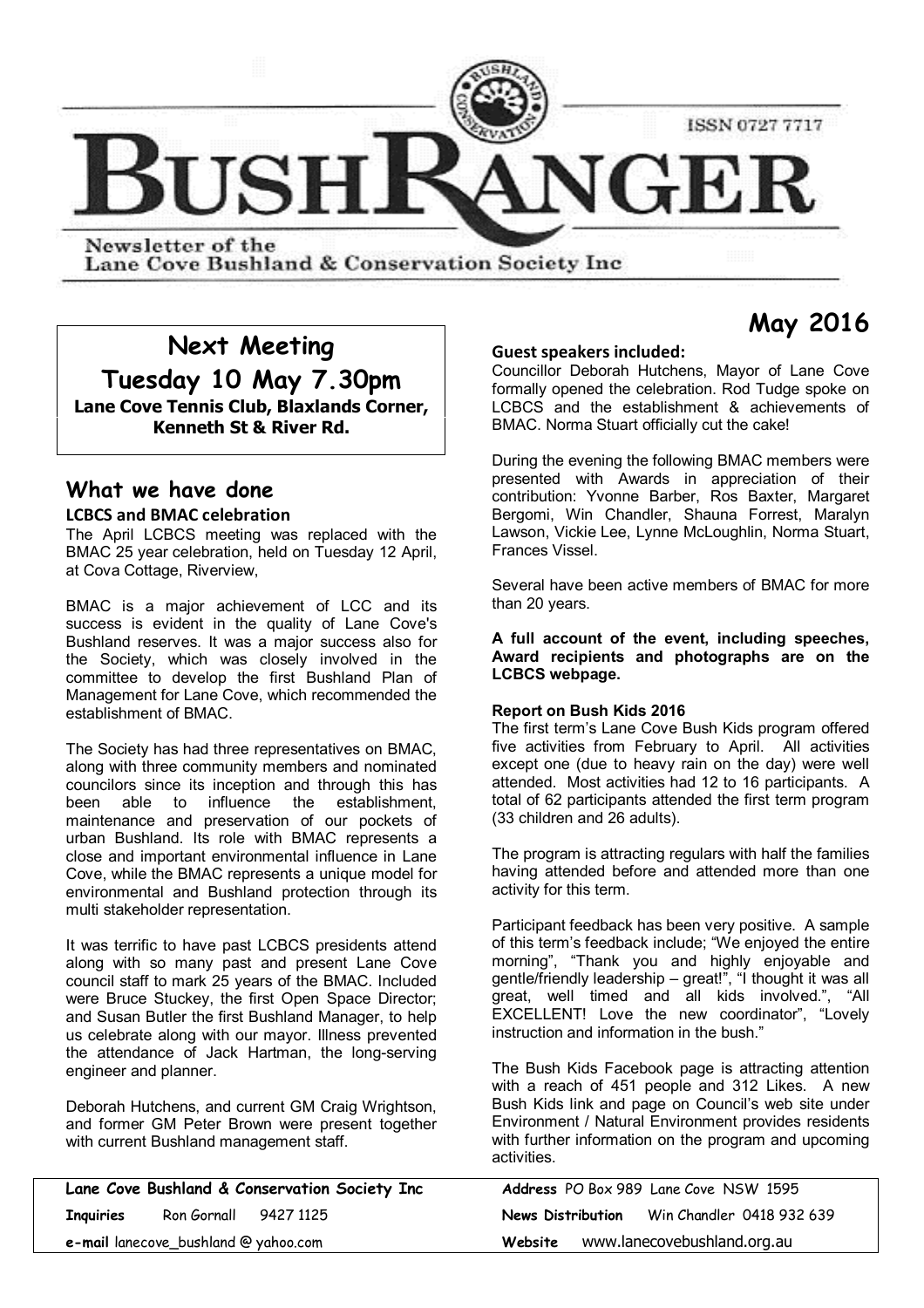The coordinator Valerie Close would like to thank the Lane Cove Bushland and Conservation Society members who gave their time freely to come along as LCBCS representatives. In particular, thanks go to Ron Gornall for his support.

#### **Coal and Gas Watch Report April 2016**

The Coal and Gas Watch sub-committee in conjunction with Lock the Gate held a public forum at the Greenwich Community Hall on Sunday 3rd April.

Four guest speakers, including 2014 Goldman Environment Prize winner Ramesh Agrawal, from India, addressed a full house (150 people) to explain the impacts of Wollongong Coal's activities on the Sydney drinking water catchment; cracked riverbeds, drained swamps and potential water loss from the Cataract dam if their mining expansion is approved. They also argued that the company is "not fit and proper" to mine there.

Ramesh told his story about Wollongong Coal's majority owner Jindal Steel, who in India have been charged with environmental breaches, noncompliance and are facing corruption charges.

Lane Cove MP Anthony Roberts has the discretionary power, using the "not fit and proper" clause in the NSW Mining Act to cancel Wollongong Coal's mining license. On Monday 4th April Ramesh Agrawal delivered a dossier of evidence to the Minister's Gladesville office to support this "not fit and proper" claim. Representatives of Lane Cove Coal and Gas Watch accompanied Ramesh. This was to support a letter sent to the Minister on this issue by the Environmental Defenders Office.

#### *We await the Minister's response.*

For further information about the campaign, ccntact Sally Kennedy 0424 330 323

### **In other News**

**Your toothbrush is broken?** Don't toss it, fix it. Battery-powered toothbrushes that have given up, broken handles (and lots more things) can be fixed at the Repair Café, Uniting Church Hall, Mowbray Rd. First & second Sunday each month, 1 – 3pm. More details In The Cove, or contact Wendy 9420-4884.

### **News from around and about**

#### **Amalgamations**

We can't add much to what you have already read in previous newsletters, because nothing much has happened – at least publicly. The Government still seems intent on pursuing amalgamations, in spite of continuing objections. As you may have seen in the press, some legal action has been launched to prevent some amalgamations proceeding, however their main effect may be to delay the process.

The Boundary Commission Delegate's report on the

Lane Cove Council merger has been given to the Minister for Local Government, but not released to those most affected – namely, **US.** The Minister has not said when, if ever, it will be released. Ku-ring-gai Council has used legal means to obtain a copy of their report, but are unable to make it publicly available. We understand that it and some others, recommend amalgamations.

#### **The Great Roberts Silence**

Anthony Roberts' 12 month silence on this matter continues. Our local member has clearly let us down completely.

#### **Latest on Amalgamations – SMH April 27**

**"** More councils join legal battle with state government over mergers.

Council amalgamations fuelling Liberal backlash in North Sydney by-election.

Mike Baird sets out the path to fewer councils.

"They might represent polar opposites inside the Coalition but the Nationals' Barnaby Joyce and the newly elected Liberal member for North Sydney, Trent Zimmerman, are united on one issue: they want the Baird government to back off on forced amalgamations of councils.

"While local government issues rarely impinge on federal politics, the issue of forced amalgamations is threatening to break through during the looming federal campaign, particularly in the bush."

Read more: http://www.smh.com.au/nsw/fed-liberalsnationals-feel-the-heat-from-council-amalgamations-20160427-gog1w3.html#ixzz47AOAx3rH

#### **Bush Kids program for April is now available on** https://www.facebook.com/lanecovebushkids/

**Owl Babies** - **Thursday 12 May** at Blackman Park meet at picnic area on Penrose Street (no toilets on site) 9:45am - 11am - Hoot! Hoot! Owls are fascinating night time animals. Join us to read Owl Babies, go on a bushwalk and make an owl of your own to take home.

**Turtles, Tadpoles and Tots** - **Tuesday 24 May** at Tambourine Bay Reserve - meet near Tambourine Bay Rd car park 9:45am - 11am - Do you carry your house on your back or lose your tail when you get older? Give your tot a chance to explore nature, encouraging a love and curiosity of the natural world. We'll look at some of the places turtles and tadpoles live, learn how tadpoles change into frogs and touch a real turtle shell.

**Snugglepot and Cuddlepie** - **Thurs 2 June** at Blackman Park, Lloyd Rees Drive - meet at picnic area 9:45am - 11am - Join us to revisit an Australian classic, May Gibbs' Snugglepot and Cuddlepie. Join us for the adventure of two lovable gumnuts. We'll go on a bushwalk looking for gumnuts, play the forest felt board game and make our own gumnut baby.

**Bookings essential - call 9911 3583.** To be added to our mailing list, email bushkids@lanecove.nsw.gov.au and let us know your name, contact number & email, age of your child/dren and how you found out about Bush Kids.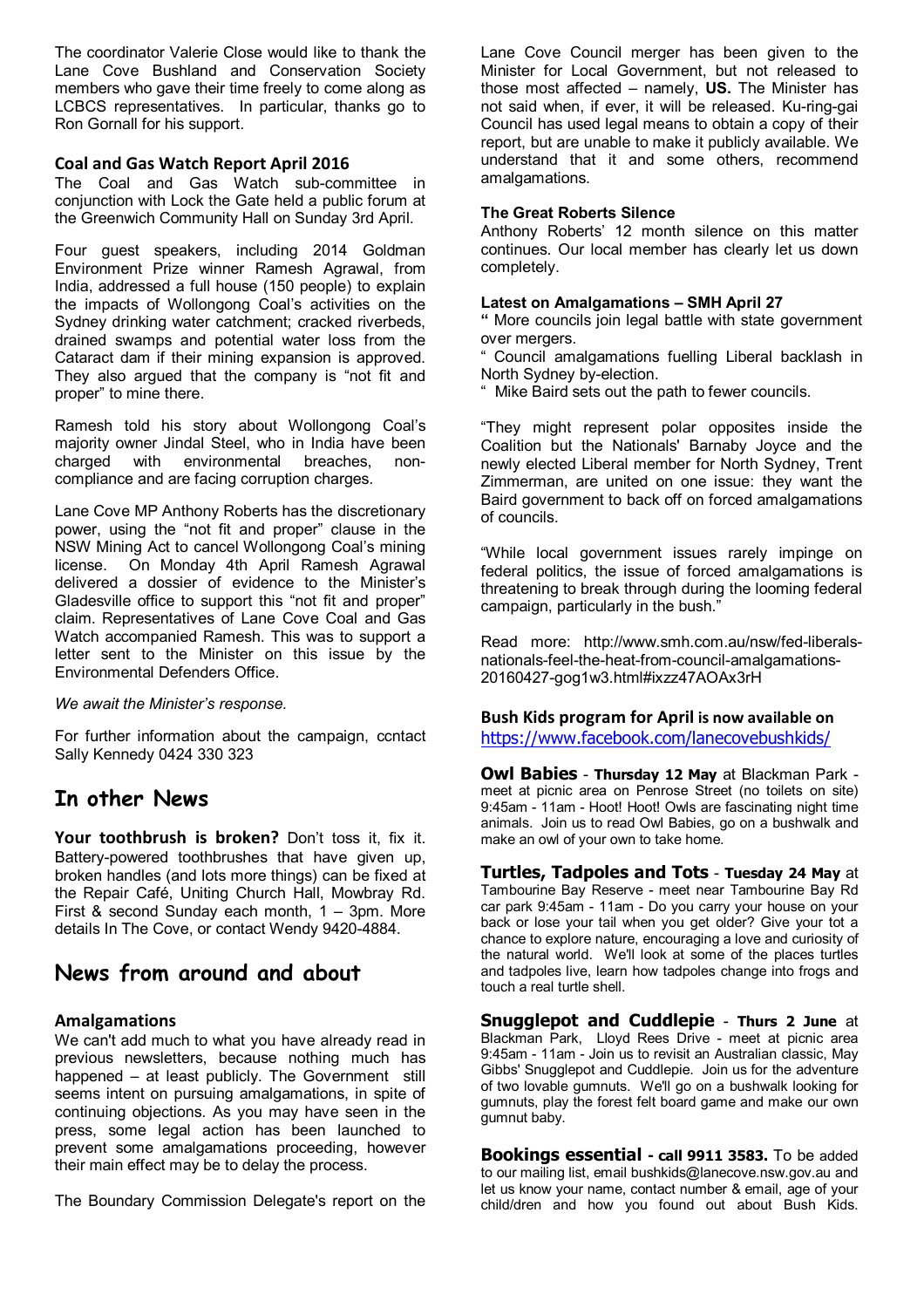



Top left: Mayor Deborah Hutchens delivering her address Top right: former Mayor and Councillor, Rod Tudge describing BMAC's beginnings. Below: Denise Tudge, former GM Peter Brown and former Bushland Manager Susan Butler.





Left to right with their certificates: Norma Stuart, Margaret Bergomi, Frances Vissel, Yvonne Barber, Shauna Forrest, Vickie Lee, Maralyn Lawson, Ros Baxter.

|                                          | Lane Cove Bushland & Conservation Society Inc |  |  |  |  |  |
|------------------------------------------|-----------------------------------------------|--|--|--|--|--|
| Inquiries                                | Ron Gornall 9427 1125                         |  |  |  |  |  |
| $e$ -mail lanecove, bushland @ vahoo com |                                               |  |  |  |  |  |

Address PO Box 989 Lane Cove NSW 1595 **News Distribution** Win Chandler 0418 932 639 **Website** www.lanecovebushland.org.au